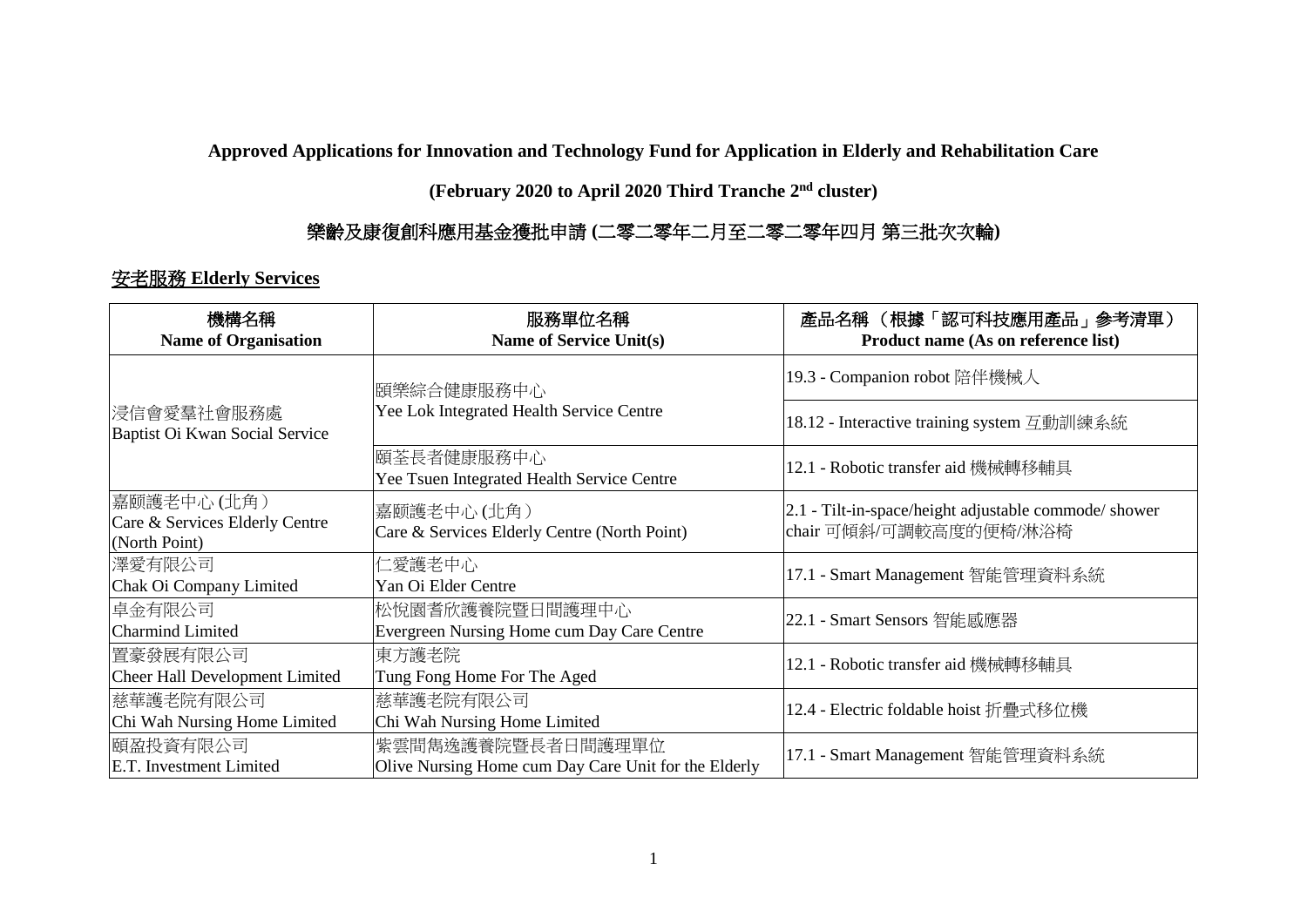| 機構名稱<br><b>Name of Organisation</b>                | 服務單位名稱<br><b>Name of Service Unit(s)</b>                            | 產品名稱 (根據「認可科技應用產品」參考清單)<br>Product name (As on reference list)                                                               |
|----------------------------------------------------|---------------------------------------------------------------------|------------------------------------------------------------------------------------------------------------------------------|
|                                                    | (Contract Home)                                                     |                                                                                                                              |
| 樂天安老院<br>Everbright Home for the Elderly           | 樂天安老院<br>Everbright Home for the Elderly                            | 18.2 - Smart table/ Smart floor/ Smart projector 智能桌/智<br>能地板/智能投影儀                                                          |
| 健誠亞洲有限公司<br>Focus Health Care Limited              | 樂齡護老院<br>Loc Ling Elderly Home                                      | 1.2 - Smart hospital bed with extra low position 醫療護理<br>超低床<br>15.1 - Smart anti- wandering solution 智能防遊走解決方<br>案          |
| 福恩護老院有限公司<br>Fook Yen Home For The Aged<br>Limited | 福恩護老院有限公司<br>Fook Yen Home For The Aged Limited                     | 19.3 - Companion robot 陪伴機械人<br>14.1 - Bedside infrared alarm system 床邊紅外線監察系<br>統<br>10.3 - Smart Interactive Device 智能互動幕屏 |
| 同歡護老院<br>Grand Smile Home For The Aged             | 同歡護老院<br>Grand Smile Home For The Aged                              | 15.1 - Smart anti- wandering solution 智能防遊走解決方<br>案                                                                          |
| 恒景安老院<br>Hang King Home of Aged                    | 恆景安老院<br>Hang King Home of Aged                                     | 17.1 - Smart Management 智能管理資料系統                                                                                             |
|                                                    |                                                                     | 18.13 - Vertical vibration therapy device 垂直振動治療儀                                                                            |
| 慶樺護老院<br>Hing Wah Elderly Home                     | 慶樺護老院<br>Hing Wah Elderly Home                                      | 18.13 - Vertical vibration therapy device 垂直振動治療儀                                                                            |
|                                                    |                                                                     | 12.1 - Robotic transfer aid 機械轉移輔具                                                                                           |
| 香港菩提學會<br>Hong Kong Bodhi Siksa Society            | 香港菩提學會主辦佛教菩提護理安老院<br>Hong Kong Bodhi Siksa Society Limited Care and | 17.1 - Smart Management 智能管理資料系統                                                                                             |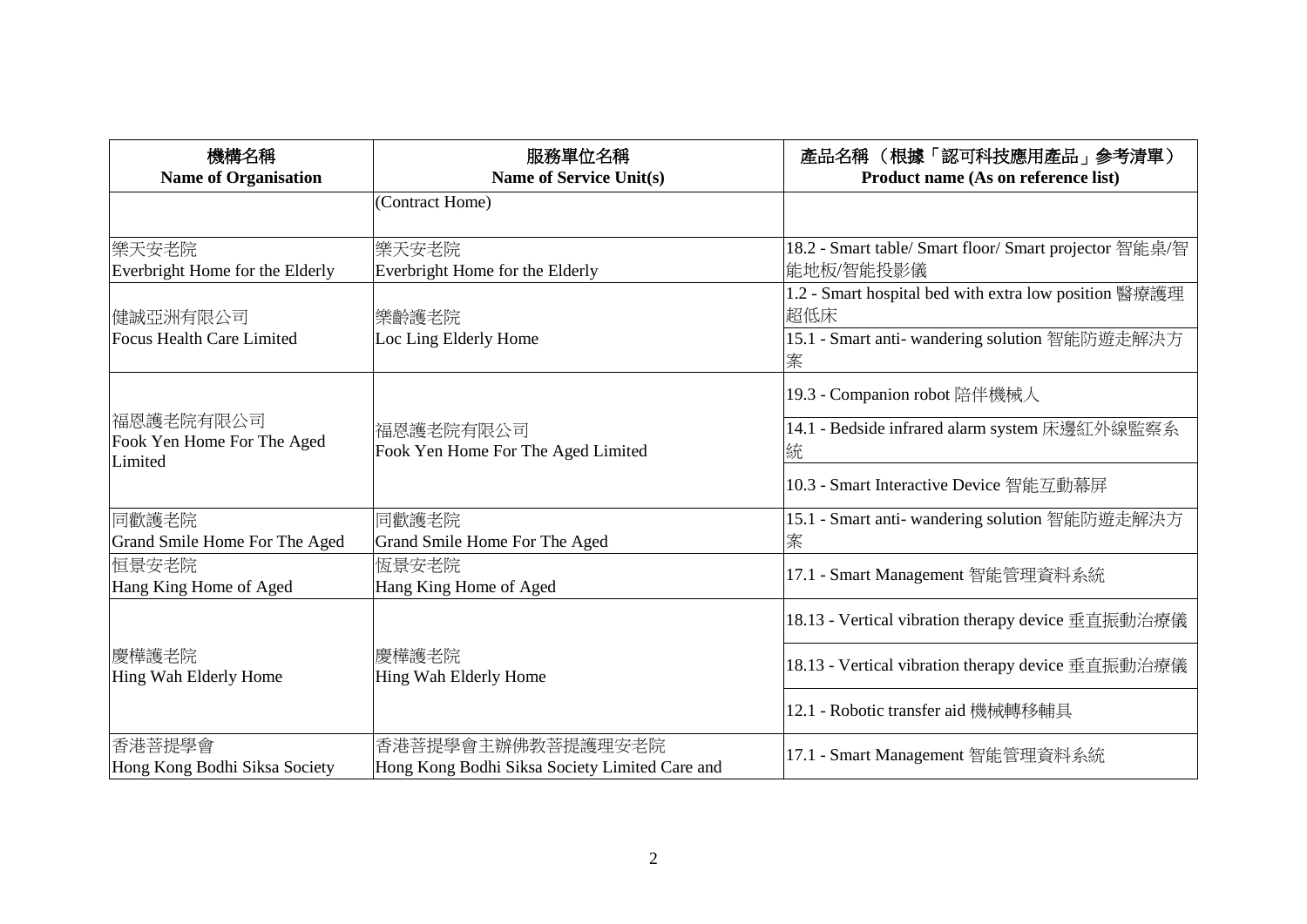| 機構名稱<br><b>Name of Organisation</b>                | 服務單位名稱<br><b>Name of Service Unit(s)</b>                                                                                | 產品名稱(根據「認可科技應用產品」參考清單)<br>Product name (As on reference list)                                        |
|----------------------------------------------------|-------------------------------------------------------------------------------------------------------------------------|------------------------------------------------------------------------------------------------------|
| Limited (The)                                      | Attention Home for the Aged (The)                                                                                       |                                                                                                      |
|                                                    | 香港聖公會張國亮伉儷安老服務大樓<br>H.K.S.K.H. Cyril and Amy Cheung Aged Care Complex                                                   | 非參考清單項目 Non-reference list item                                                                      |
|                                                    | 香港聖公會恩慈長者之家<br>Hong Kong Sheng Kung Hui Home of Loving Care for the   10.3 - Smart Interactive Device 智能互動幕屏<br>Elderly |                                                                                                      |
|                                                    | 香港聖公會恩慈長者之家<br>Hong Kong Sheng Kung Hui Home of Loving Care for the<br>Elderly                                          | 18.2 - Smart table/ Smart floor/ Smart projector 智能桌/智<br>能地板/智能投影儀                                  |
|                                                    | 香港聖公會阮維揚長者之家                                                                                                            | 18.7 - Interactive therapy surface for motor training $\overline{\Xi}$ the $\overline{\Xi}$<br>能訓練平台 |
| 香港聖公會福利協會有限公司 <br>Hong Kong Sheng Kung Hui Welfare | Hong Kong Sheng Kung Hui John Yuen Home for the<br>Elderly                                                              | 18.16 - Balance training system 平衡訓練系統                                                               |
|                                                    |                                                                                                                         | 18.12 - Interactive training system 互動訓練系統                                                           |
|                                                    | 香港聖公會李嘉誠護理安老院<br>Hong Kong Sheng Kung Hui Li Ka Shing Care &<br>Attention Home for the Elderly                          | 18.2 - Smart table/ Smart floor/ Smart projector 智能桌/智<br>能地板/智能投影儀                                  |
|                                                    | 香港聖公會護養院<br>Hong Kong Sheng Kung Hui Nursing Home                                                                       | 非參考清單項目 Non-reference list item                                                                      |
| 香港聖公會福利協會有限公司                                      | 香港聖公會福利協會 康健天地(東九龍)<br>Hong Kong Sheng Kung Hui Welfare Hong Kong Sheng Kung Hui Welfare Council Centre of              | 12.3 - Electric Raiser 電動站立換尿片機                                                                      |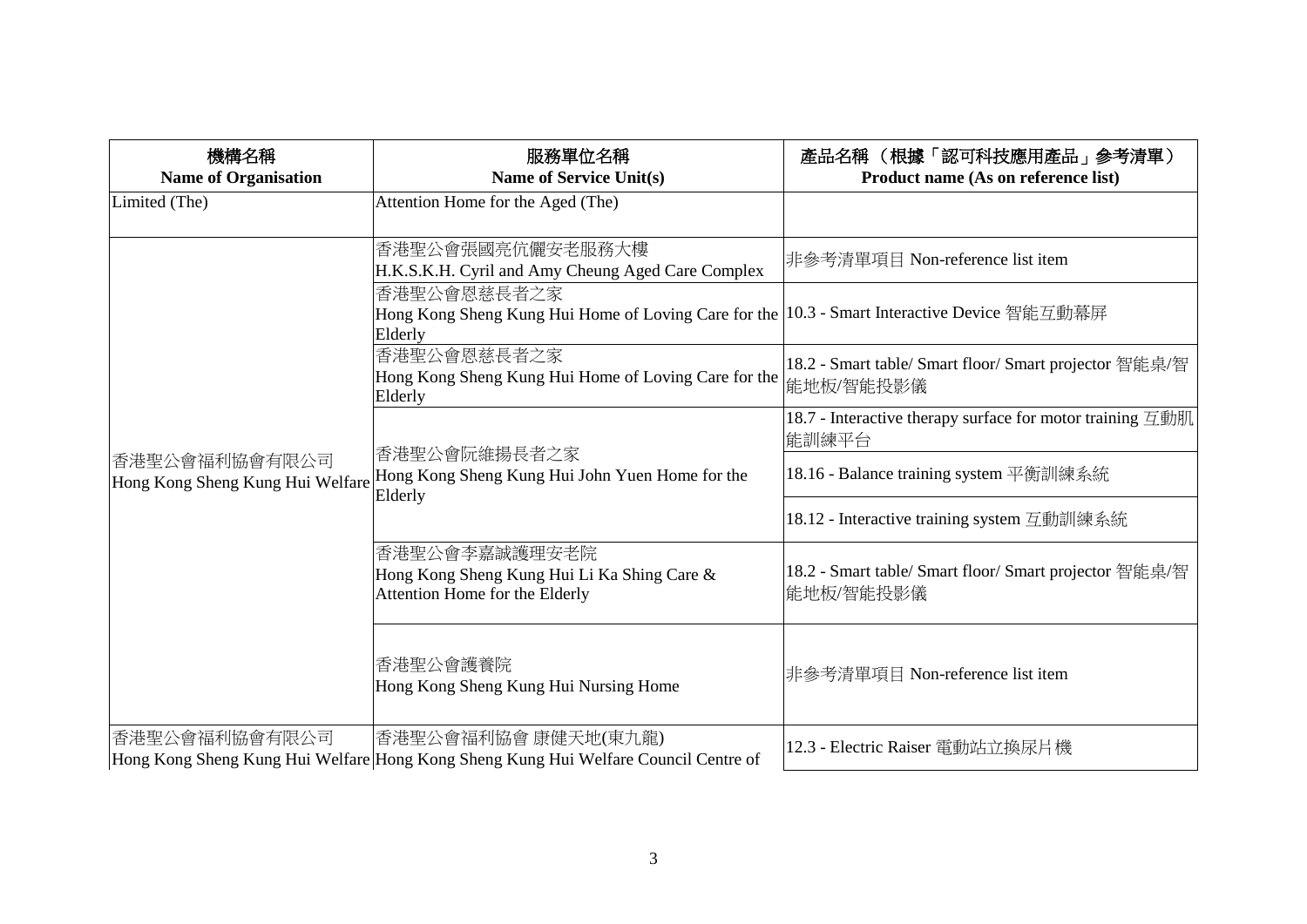| 機構名稱                                                      | 服務單位名稱                                                                                                                                                              | 產品名稱(根據「認可科技應用產品」參考清單)                                                                                                                                                                       |
|-----------------------------------------------------------|---------------------------------------------------------------------------------------------------------------------------------------------------------------------|----------------------------------------------------------------------------------------------------------------------------------------------------------------------------------------------|
| <b>Name of Organisation</b><br>Council Limited            | <b>Name of Service Unit(s)</b><br>Wellness (East Kowloon)                                                                                                           | Product name (As on reference list)<br>18.25 - The biofeedback system that provides Dysphasia's<br>patient training and swallowing function training 為失語症<br>患者和有吞嚥功能障礙的患者提供生物反饋式的吞嚥<br>功能訓練 |
|                                                           | 香港聖公會黃大仙綜合家居照顧服務<br>Hong Kong Sheng Kung Hui Welfare Council Limited                                                                                                | 18.12 - Interactive training system 互動訓練系統                                                                                                                                                   |
|                                                           | Wong Tai Sin Integrated Home Care Services                                                                                                                          | 18.12 - Interactive training system 互動訓練系統                                                                                                                                                   |
|                                                           | 香港聖公會將軍澳安老服務大樓 - 賽馬會長者綜合服<br>務中心暨日間護理服務(日間護理)<br>Tseung Kwan O Aged Care Complex - Jockey Club<br>District Elderly Community Centre cum Day Care Unit<br>(Day Care) | 18.25 - The biofeedback system that provides Dysphasia's<br>patient training and swallowing function training 為失語症<br>患者和有吞嚥功能障礙的患者提供生物反饋式的吞嚥<br>功能訓練                                        |
| 香港基督教女青年會<br>Hong Kong Young Women's                      | 新創建青健坊(北區)<br>NWS Y Care Day Care Centre for the Elderly (North<br>District)                                                                                        | 18.14 - Treadmill for gait and walking training 提供步態/<br>步行訓練的跑步機                                                                                                                            |
| <b>Christian Association</b>                              | 雲華護理安老苑<br>Wan Wah Care and Attention Home                                                                                                                          | 15.1 - Smart anti- wandering solution 智能防遊走解決方<br>案                                                                                                                                          |
| 康柏軒長者天地<br>Hong Pak Hin Nursing Home                      | 康柏軒長者天地<br>Hong Pak Hin Nursing Home                                                                                                                                | 17.1 - Smart Management 智能管理資料系統                                                                                                                                                             |
| 康德(大埔)護老院有限公司<br>Hopkins (Tai Po) Elderly Home<br>Limited | 康德(大埔)護老院有限公司<br>Hopkins (Tai Po) Elderly Home Limited                                                                                                              | 17.1 - Smart Management 智能管理資料系統                                                                                                                                                             |
| 康福護老中心有限公司<br>Kang Fook Rest Home For The Aged<br>Ltd.    | 康福護老中心有限公司<br>Kang Fook Rest Home For The Aged Ltd.                                                                                                                 | 1.2 - Smart hospital bed with extra low position 醫療護理<br>超低床                                                                                                                                 |
| 基德(好旺)護老院有限公司                                             | 基德(好旺)護老院有限公司                                                                                                                                                       | 17.1 - Smart Management 智能管理資料系統                                                                                                                                                             |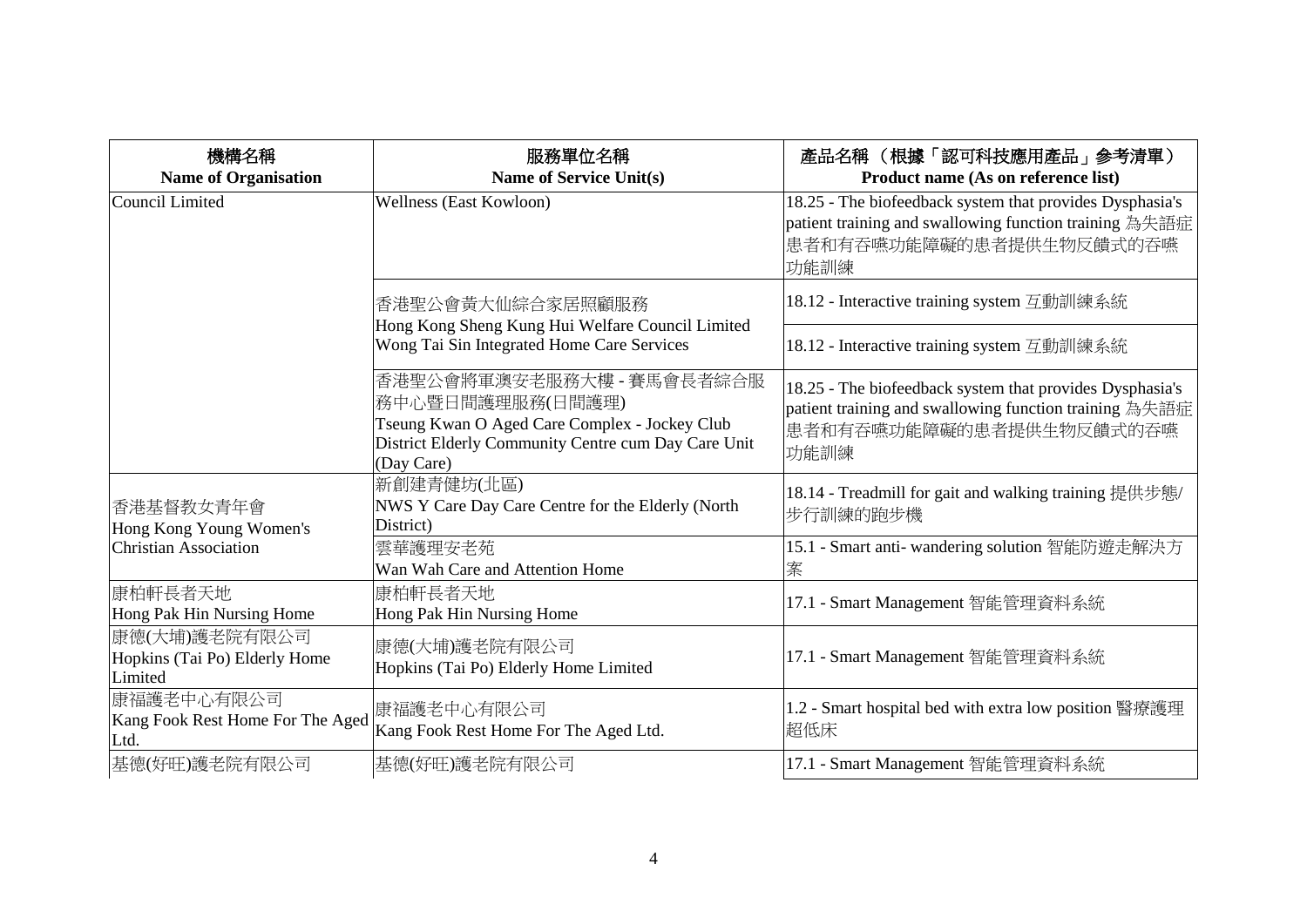| 機構名稱<br><b>Name of Organisation</b>                   | 服務單位名稱<br>Name of Service Unit(s)                                                                                        | 產品名稱 (根據「認可科技應用產品」參考清單)<br>Product name (As on reference list)           |
|-------------------------------------------------------|--------------------------------------------------------------------------------------------------------------------------|--------------------------------------------------------------------------|
| Kei Tak (Ho Wang) Home For The<br><b>Aged Limited</b> | Kei Tak (Ho Wang) Home For The Aged Limited                                                                              | 12.2 - Electric climber 樓梯機                                              |
| 九龍婦女福利會                                               | 九龍婦女福利會黃張見紀念老人之家                                                                                                         | 19.3 - Companion robot 陪伴機械人                                             |
| Kowloon Women's Welfare Club                          | Kowloon Women's Welfare Club Wong Cheung Kin<br>Memorial Hostel for the Elderly                                          | 5.1 - Portable hair washer 便攜式洗頭器                                        |
| 廣福護老院(屯門)有限公司                                         | 廣福護老院(屯門)有限公司                                                                                                            | 10.3 - Smart Interactive Device 智能互動幕屏                                   |
| Kwong Fuk Elderly Care Centre<br>(Tuen Mun) Limited   | Kwong Fuk Elderly Care Centre (Tuen Mun) Limited                                                                         | 非參考清單項目 Non-reference list item                                          |
| 保良局<br>Po Leung Kuk                                   | 保良局朱李月華長者日間護理中心<br>Po Leung Kuk Chu Lee Yuet Wah Day Care Centre for the<br>Elderly                                      | 18.17 - Active Passive Trainer for Upper/and Lower limbs<br>主動/被動式手腳訓練器材 |
|                                                       | 保良局改善家居及社區照顧服務(新界西區)<br>Po Leung Kuk Enhanced Home & Community Care<br>Services (New Territories West District)          | 18.12 - Interactive training system 互動訓練系統                               |
|                                                       | 保良局改善家居及社區照顧服務(荃灣及葵青區 1)<br>Po Leung Kuk Enhanced Home & Community Care<br>Services (Tsuen Wan & Kwai Tsing Cluster (1)) | 18.12 - Interactive training system 互動訓練系統                               |
|                                                       | 保良局改善家居及社區照顧服務(荃灣及葵青區2)<br>Po Leung Kuk Enhanced Home & Community Care<br>Services (Tsuen Wan & Kwai Tsing Cluster (2))  | 18.12 - Interactive training system 互動訓練系統                               |
|                                                       | 保良局改善家居及社區照顧服務(油尖旺區)<br>Po Leung Kuk Enhanced Home & Community Care<br>Services (Yau Tsim Mong District)                 | 18.12 - Interactive training system 互動訓練系統                               |
| 保良局<br>Po Leung Kuk                                   | 保良局改善家居及社區照顧服務 (屯門及元朗區)<br>Po Leung Kuk Enhanced Home & Community<br>Care Services (Tuen Mun & Yuen Long Cluster)        | 18.12 - Interactive training system 互動訓練系統                               |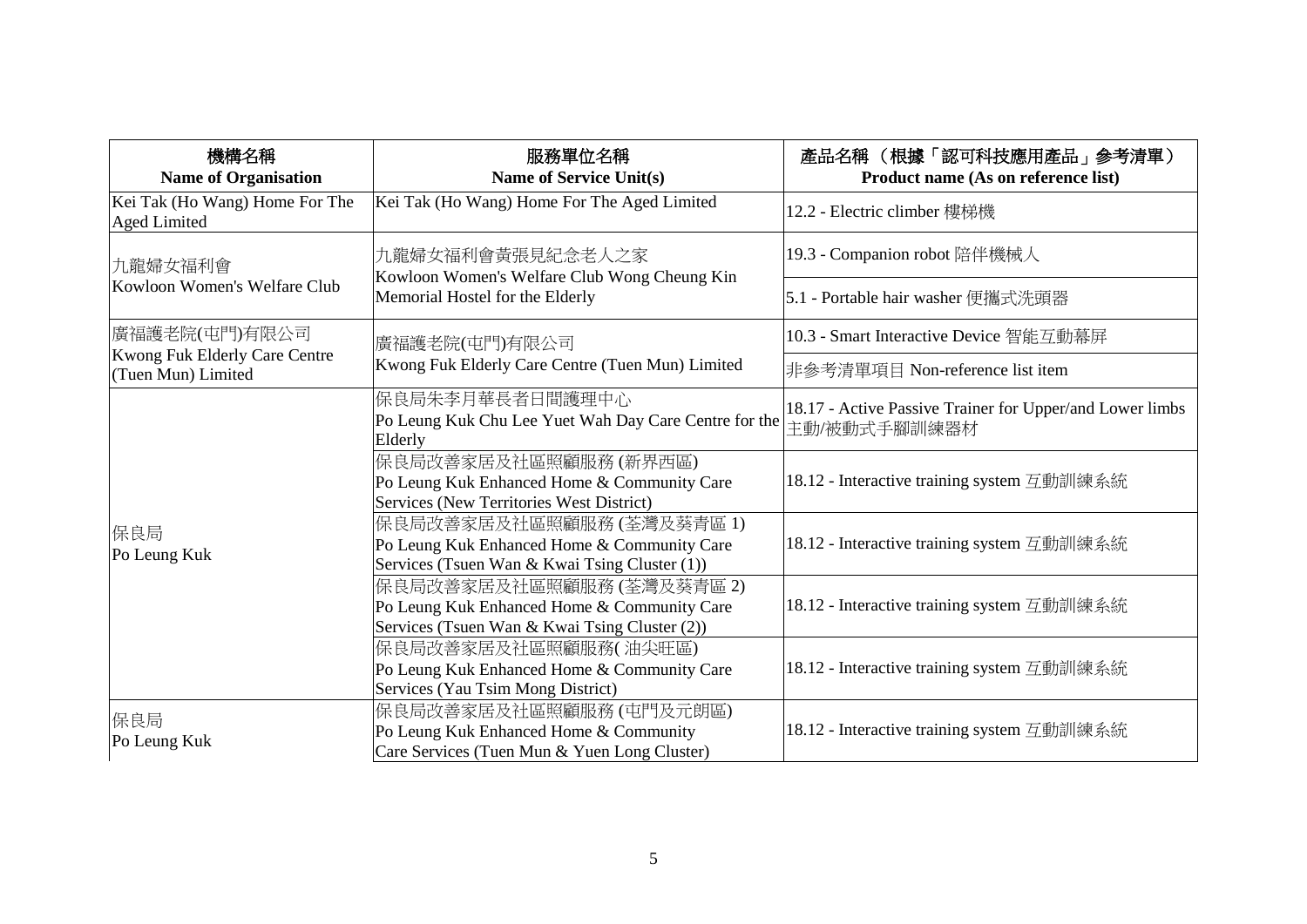| 機構名稱                        | 服務單位名稱                                                 | 產品名稱 (根據「認可科技應用產品」參考清單)                                                                              |
|-----------------------------|--------------------------------------------------------|------------------------------------------------------------------------------------------------------|
| <b>Name of Organisation</b> | <b>Name of Service Unit(s)</b>                         | Product name (As on reference list)                                                                  |
|                             | 保良局家居醫護好幫手(長者社區照顧服務券試驗計劃                               |                                                                                                      |
|                             | 下認可服務提供者)                                              | 18.12 - Interactive training system 互動訓練系統                                                           |
|                             | Po Leung Kuk Home Care Service for the Elders (CCSV)   |                                                                                                      |
|                             | 保良局顧卞裘莉長者日間護理中心                                        |                                                                                                      |
|                             | Po Leung Kuk Koo Bin Kau Lee Day Care Centre for the   | 18.12 - Interactive training system 互動訓練系統                                                           |
|                             | Elderly                                                |                                                                                                      |
|                             | 保良局馬錦明馬章馥仙長者日間護理中心                                     |                                                                                                      |
|                             | Po Leung Kuk Ma Kam Ming Ma Cheung Fook Sien Day       | 18.12 - Interactive training system 互動訓練系統                                                           |
|                             | Care Centre for the Elderly                            |                                                                                                      |
|                             | 保良局蕭明紀念護老院                                             |                                                                                                      |
|                             | Po Leung Kuk Siu Ming Memorial Home cum Care &         | 18.12 - Interactive training system 互動訓練系統                                                           |
|                             | <b>Attention Unit</b>                                  |                                                                                                      |
|                             | 保良局天恩護老院暨耆昌長者日間護理中心(長者社區                               |                                                                                                      |
|                             | 照顧服務券試驗計劃下認可服務提供者)                                     | 18.12 - Interactive training system 互動訓練系統                                                           |
|                             | Po Leung Kuk Tin Yan Home for the Elderly cum Green    |                                                                                                      |
|                             | Joy Day Care Centre for the Elderly (CCSV)             |                                                                                                      |
|                             | 保良局東涌護老院                                               | 12.4 - Electric foldable hoist 折疊式移位機                                                                |
|                             | Po Leung Kuk Tung Chung Home for the Elderly           |                                                                                                      |
|                             | 保良局灣仔護老院暨長者日間護理中心 (院舍)                                 | 18.7 - Interactive therapy surface for motor training $\overline{\Xi}$ the $\overline{\mathrm{H}}$ . |
|                             | Po Leung Kuk Wan Chai Home for the Elderly cum Day     | 能訓練平台                                                                                                |
|                             | Care Centre for the Elderly (RCHE)                     |                                                                                                      |
|                             | 保良局大角咀護老院暨耆順長者日間護理中心(長者社                               |                                                                                                      |
|                             | 區照顧服務券試驗計劃下認可服務提供者)                                    | 18.12 - Interactive training system 互動訓練系統                                                           |
|                             | Tai Kok Tsui Home for the Elderly cum Cherish Day Care |                                                                                                      |
|                             | Centre for the Elderly (CCSV)                          |                                                                                                      |
| 博愛醫院                        | 博愛醫院屯門護養院                                              | 18.2 - Smart table/ Smart floor/ Smart projector 智能桌/智                                               |
| Pok Oi Hospital             | Pok Oi Hospital Tuen Mun Nursing Home                  | 能地板/智能投影儀                                                                                            |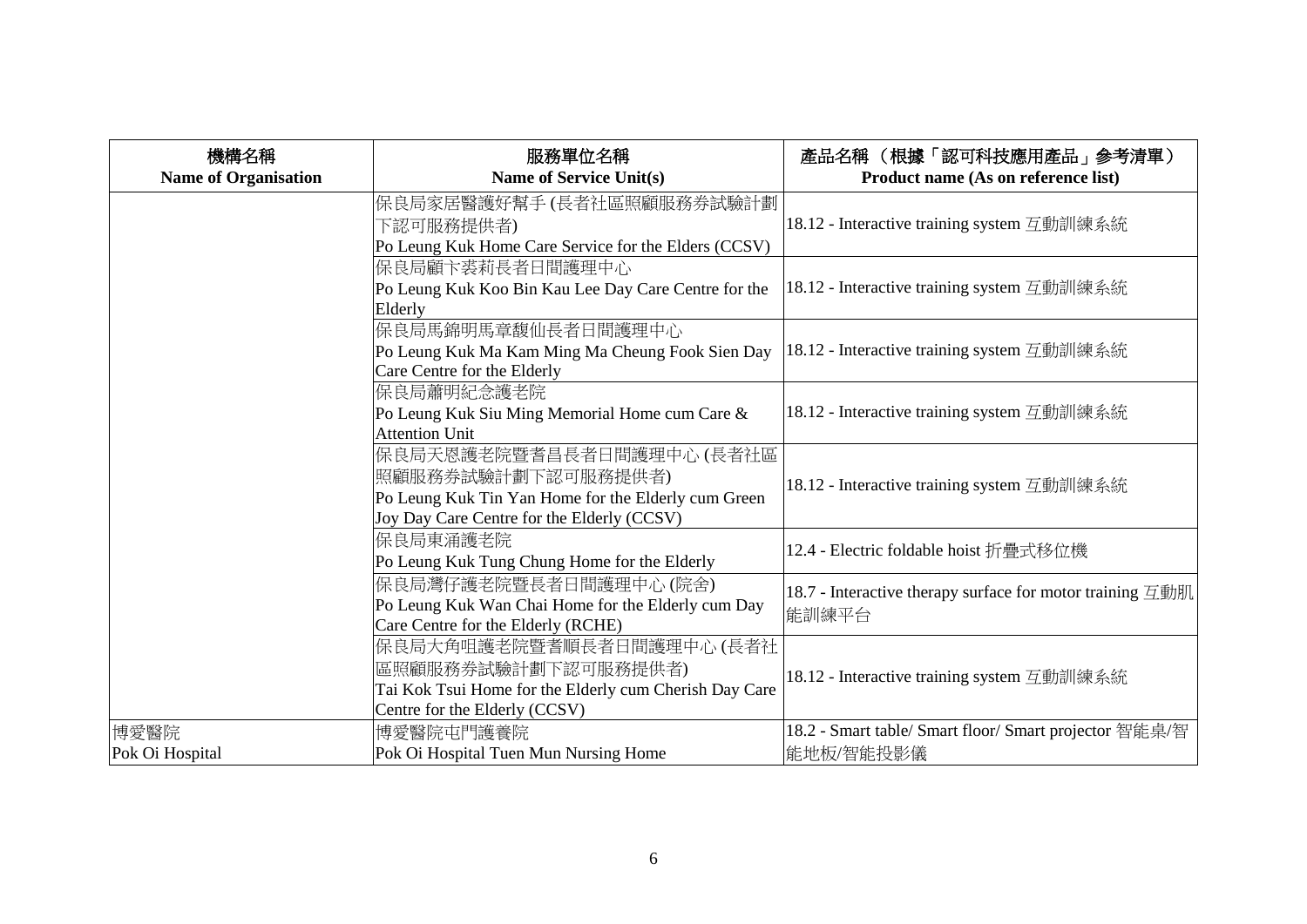| 機構名稱                                                 | 服務單位名稱                                                | 產品名稱 (根據「認可科技應用產品」參考清單)                                                                                               |
|------------------------------------------------------|-------------------------------------------------------|-----------------------------------------------------------------------------------------------------------------------|
| <b>Name of Organisation</b>                          | <b>Name of Service Unit(s)</b>                        | Product name (As on reference list)                                                                                   |
| 瑞臻護老中心(油塘)有限公司<br>Shui Jun Nursing Centre (Yau Tong) | 瑞臻護老中心(油塘)有限公司                                        | 1.2 - Smart hospital bed with extra low position 醫療護理<br>超低床<br>1.2 - Smart hospital bed with extra low position 醫療護理 |
| Company Limited                                      | Shui Jun Nursing Centre (Yau Tong) Company Limited    | 超低床                                                                                                                   |
|                                                      |                                                       | 18.15 - Gait and walking trainer 步態和步行訓練儀                                                                             |
| 順恩護老中心有限公司                                           | 順恩護老中心有限公司                                            | 1.2 - Smart hospital bed with extra low position 醫療護理                                                                 |
| Shun Yan Elderly Centre Limited                      | Shun Yan Elderly Centre Limited                       | 超低床                                                                                                                   |
| 兆景安老院<br>Siu King Care and Attention Home            | 兆景安老院<br>Siu King Care and Attention Home             | 17.1 - Smart Management 智能管理資料系統                                                                                      |
|                                                      | 中西區長者地區中心                                             | 18.2 - Smart table/ Smart floor/ Smart projector 智能桌/智<br>能地板/智能投影儀                                                   |
| 聖雅各福群會                                               | Central and Western District Elderly Community Centre | 18.5 - Ultra short throw interactive projector 超短距互動<br>投影機                                                           |
| <b>St. James' Settlement</b>                         | 懷愛長者鄰舍中心                                              | 18.5 - Ultra short throw interactive projector 超短距互動                                                                  |
|                                                      | Project Care Neighbourhood Elderly Centre             | 投影機                                                                                                                   |
|                                                      | 蘇屋長者鄰舍中心<br>So Uk Neighbourhood Elderly Centre        | 17.1 - Smart Management 智能管理資料系統                                                                                      |
| 新景安老院有限公司<br>Sun King Home of Aged Limited           | 新景安老院有限公司<br>Sun King Home of Aged Limited            | 17.1 - Smart Management 智能管理資料系統                                                                                      |
| 大角咀安老院有限公司<br>Tai Kok Tsui Nursing Home Ltd          | 大角咀安老院有限公司<br>Tai Kok Tsui Nursing Home Ltd           | 1.1 - Electric nursing / wheelchair bed 電動輪椅護理床                                                                       |
| 德福護老中心                                               | 德福護老中心                                                | 15.1 - Smart anti- wandering solution 智能防遊走解決方                                                                        |
| <b>Telford Nursing Centre</b>                        | <b>Telford Nursing Centre</b>                         | 案                                                                                                                     |
| 中華基督教禮賢會香港區會                                         | 禮賢會萬隸甫夫人長者鄰舍中心                                        | 11.3 - Personal amplifier for people with auditory                                                                    |
| The Chinese Rhenish Church Hong                      | Mrs Mann Tai Po Rhenish Neighbourhood Elderly Centre  | impairment 適用於聽力受損或低靈敏度人士的個人放大                                                                                        |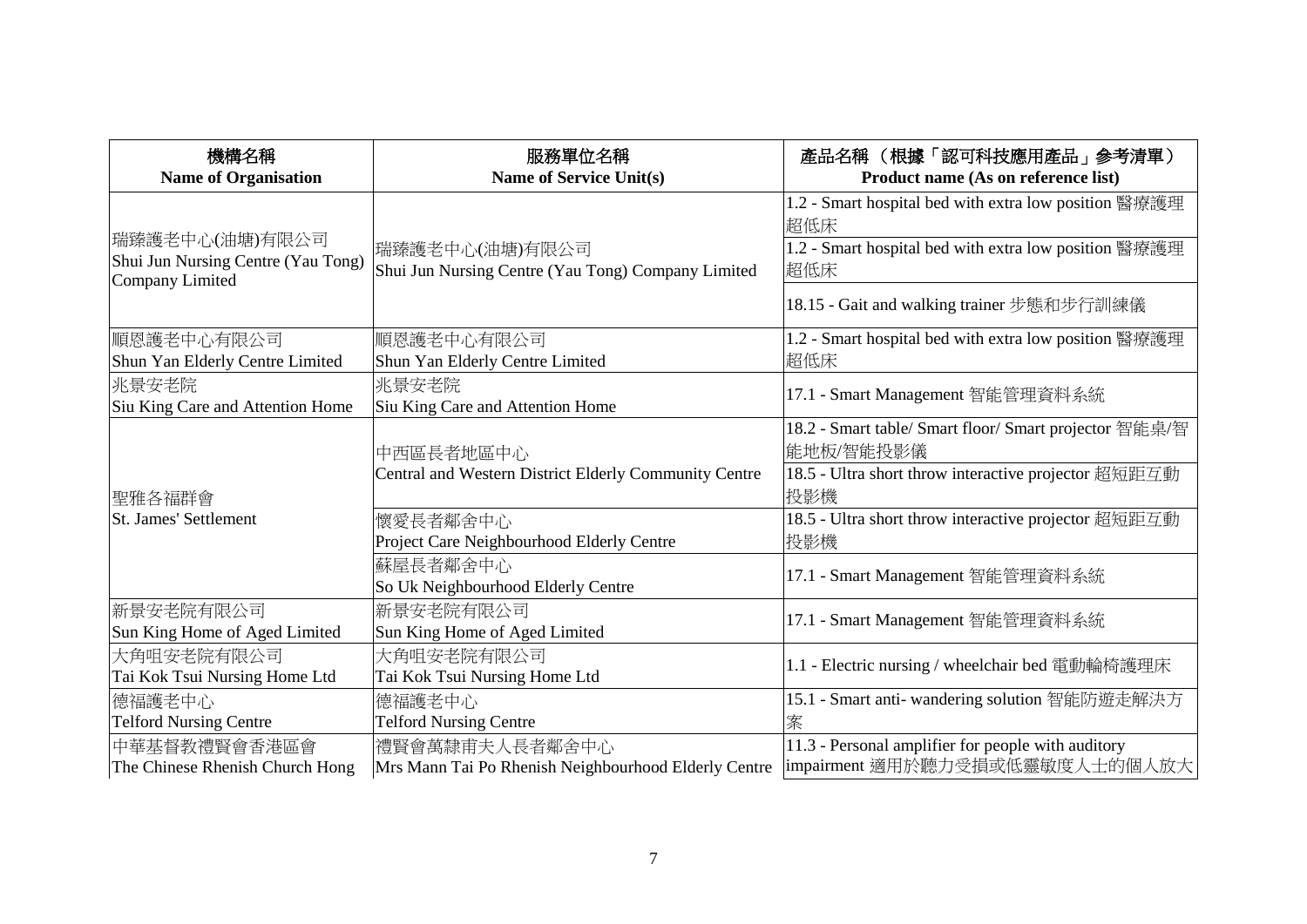| 機構名稱                                                                | 服務單位名稱                                                | 產品名稱 (根據「認可科技應用產品」參考清單)                                                                   |
|---------------------------------------------------------------------|-------------------------------------------------------|-------------------------------------------------------------------------------------------|
| <b>Name of Organisation</b>                                         | <b>Name of Service Unit(s)</b>                        | Product name (As on reference list)                                                       |
| Kong Synod                                                          |                                                       | 器                                                                                         |
|                                                                     |                                                       |                                                                                           |
|                                                                     |                                                       | 11.3 - Personal amplifier for people with auditory<br>impairment 適用於聽力受損或低靈敏度人士的個人放大<br>器 |
| 九龍樂善堂                                                               | 樂善堂陳黎掌嬌敬老鄰舍中心                                         | 18.23 - Virtual Reality-based Rehabilitation System 虛擬                                    |
| The Lok Sin Tong Benevolent                                         | Lok Sin Tong Chan Lai Jeong Kiu Neighbourhood Elderly | 實境康復訓練系統                                                                                  |
| Society Kowloon                                                     | Centre                                                |                                                                                           |
|                                                                     | 朗屏長者日間護理服務中心                                          | 非參考清單項目 Non-reference list item                                                           |
|                                                                     | Long Ping Day Care Centre for the Elderly             |                                                                                           |
| 鄰舍輔導會                                                               | 林心雲伉儷長者日間護理中心                                         |                                                                                           |
| The Neighbourhood Advice-Action                                     | The Neighbourhood Advice-Action Council Mr and Mrs    | 非參考清單項目 Non-reference list item                                                           |
| Council                                                             | Lam Sum Wan Day Care Centre for the Elderly           |                                                                                           |
|                                                                     | 屯門區長者日間護理服務中心                                         | 非參考清單項目 Non-reference list item                                                           |
|                                                                     | Tuen Mun District Day Care Centre for the Elderly     |                                                                                           |
| 天天護老中心有限公司                                                          | 天天護老中心有限公司                                            | 17.1 - Smart Management 智能管理資料系統                                                          |
| Tin Tin Home For The Aged Limited Tin Tin Home For The Aged Limited |                                                       |                                                                                           |
| 祥弘發展有限公司                                                            | 鈞溢護老中心                                                | 17.1 - Smart Management 智能管理資料系統                                                          |
| <b>Transwin Development Limited</b>                                 | Granyet (Shan King) Elderly Care Centre               |                                                                                           |
|                                                                     | 東華三院方樹泉長者地區中心                                         | 18.7 - Interactive therapy surface for motor training 互動肌                                 |
|                                                                     | TWGHs Fong Shu Chuen District Elderly Community       | 能訓練平台                                                                                     |
| 東華三院                                                                | Centre                                                |                                                                                           |
| Tung Wah Group of Hospitals                                         | 東華三院賽馬會朗逸居                                            | 18.7 - Interactive therapy surface for motor training 互動肌                                 |
|                                                                     | <b>TWGHs Jockey Club Harmony Villa</b>                | 能訓練平台                                                                                     |
|                                                                     | 戴東培長者日間護理中心                                           | 19.2 - Mobile interactive floor projection 移動互動地面投                                        |
|                                                                     | TWGHs Tai Tung Pui Day Care Centre for the Elderly    | 影                                                                                         |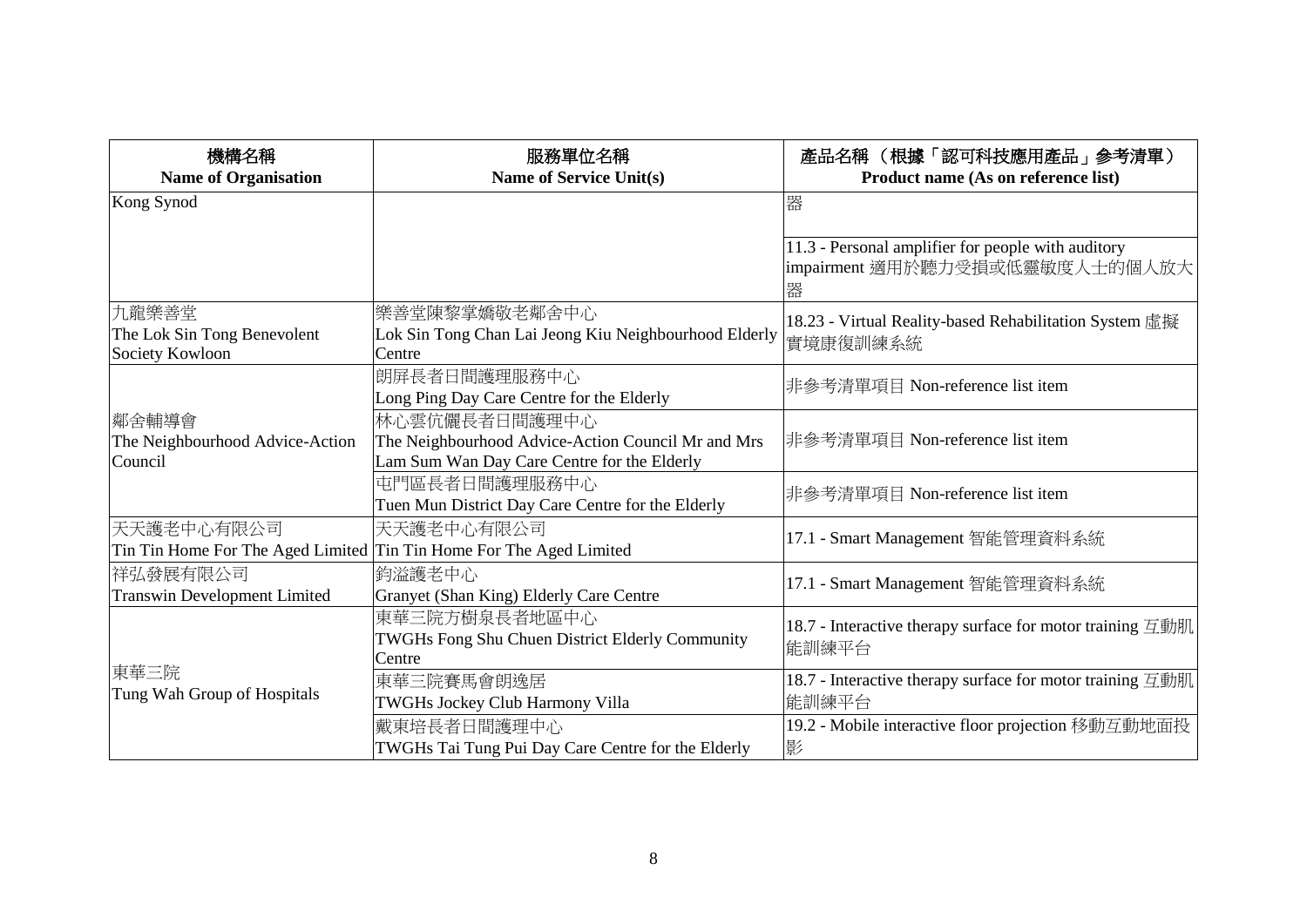| 機構名稱<br><b>Name of Organisation</b>                                              | 服務單位名稱<br><b>Name of Service Unit(s)</b>                                                                                                 | 產品名稱 (根據「認可科技應用產品」參考清單)<br>Product name (As on reference list) |
|----------------------------------------------------------------------------------|------------------------------------------------------------------------------------------------------------------------------------------|----------------------------------------------------------------|
| 維盈投資有限公司                                                                         | 松悅園耆融護養院<br>Evergreen (Pratas Street) Nursing Home                                                                                       | 22.1 - Smart Sensors 智能感應器                                     |
| Wai Ying Investment Limited                                                      | 松悅園耆和護老院<br>Evergreen (Kwai Chung Estate) Nursing Home                                                                                   | 22.1 - Smart Sensors 智能感應器                                     |
| 香港東區婦女福利會<br>Women's Welfare Club (Eastern<br>District) Hong Kong                | 香港東區婦女福利會伍少梅安老護理院<br>Women's Welfare Club (Eastern District) Hong Kong Ng<br>Siu Mui Home cum Care and Attention Unit for the<br>Elderly | 12.1 - Robotic transfer aid 機械轉移輔具                             |
| 仁人安老院有限公司<br>Yan Yan Elderly Care Home Limited Yan Yan Elderly Care Home Limited | 仁人安老院有限公司                                                                                                                                | 17.1 - Smart Management 智能管理資料系統                               |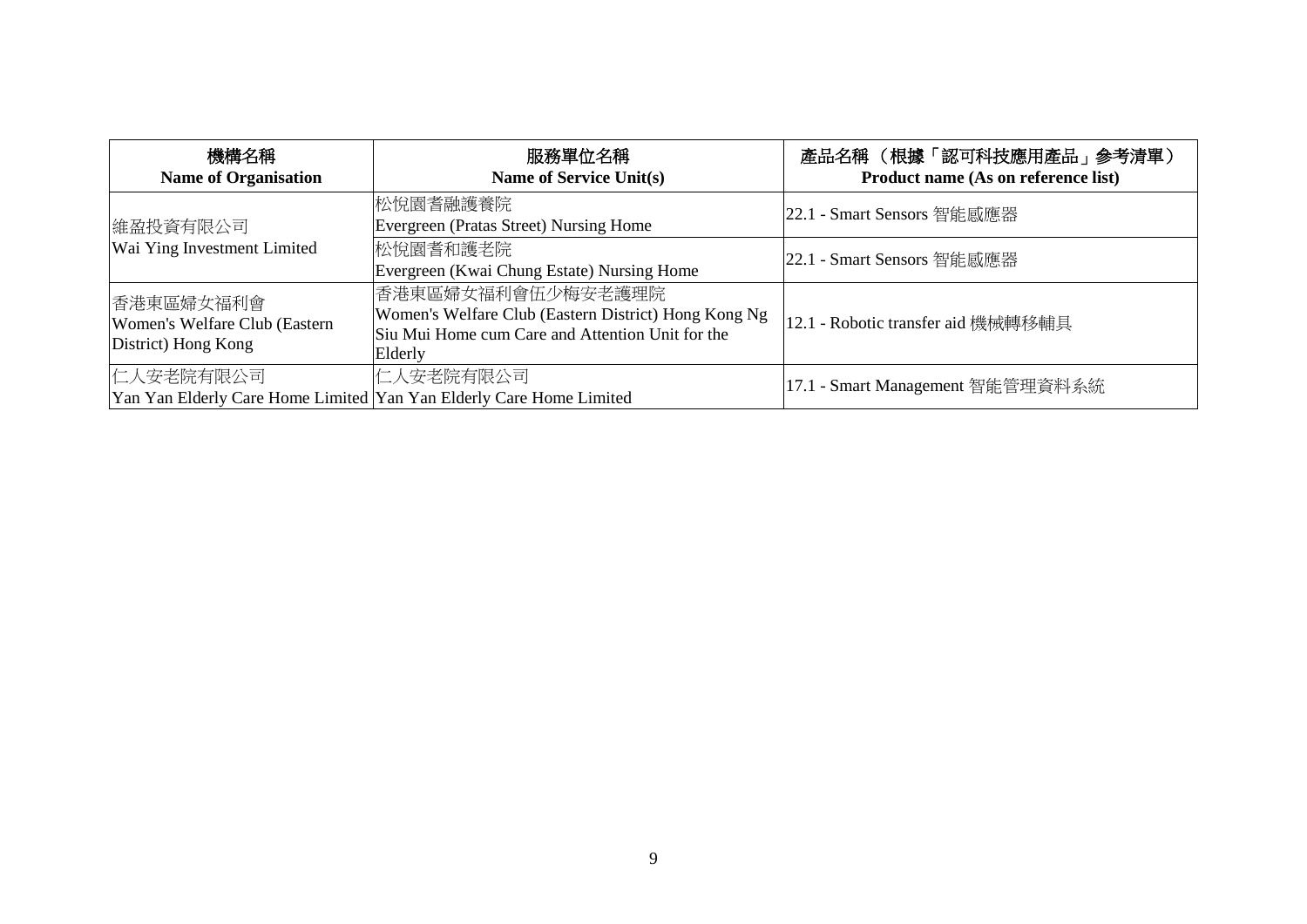## 康復服務 **Rehabilitation Services**

| 機構名稱<br><b>Name of Organisation</b>                               | 服務單位名稱<br>Name of Service Unit(s)                                | 產品名稱 (根據「認可科技應用產品」參考清單)<br>Product name (As on reference list)                  |
|-------------------------------------------------------------------|------------------------------------------------------------------|---------------------------------------------------------------------------------|
| 香港明愛<br>Caritas - Hong Kong                                       | 明愛樂敬宿舍 <br>Caritas Lok King Hostel                               | 17.1 - Smart Management 智能管理資料系統                                                |
| 匡智會                                                               | 匡智運頭塘中心<br>Hong Chi Wan Tau Tong Day Activity Centre             | 10.2 - Stimulated exercise system 模擬運動系統                                        |
| Hong Chi Association                                              | 賽馬會匡智大元宿舍<br>The Jockey Club Hong Chi Tai Yuen Hostel            | 2.1 - Tilt-in-space/height adjustable commode/ shower chair<br>可傾斜/可調較高度的便椅/淋浴椅 |
| 香港路德會社會服務處<br>Hong Kong Lutheran Social Service,<br><b>LC-HKS</b> | 路德會利東宿舍<br>Lei Tung Lutheran Hostel                              | 12.1 - Robotic transfer aid 機械轉移輔具                                              |
| 保良局<br>Po Leung Kuk                                               | 保良局薄扶林復康中心 - HSMH<br>Po Leung Kuk Pokfulam Rehabilitation Centre | 非參考清單項目 Non-reference list item                                                 |
| 香港耀能協會<br><b>SAHK</b>                                             | 白田幼兒中心<br><b>SAHK Pak Tin Pre-school Centre</b>                  | 17.1 - Smart Management 智能管理資料系統                                                |
|                                                                   | 石硤尾幼兒中心<br>SAHK Shek Kip Mei Pre-school Centre                   | 17.1 - Smart Management 智能管理資料系統                                                |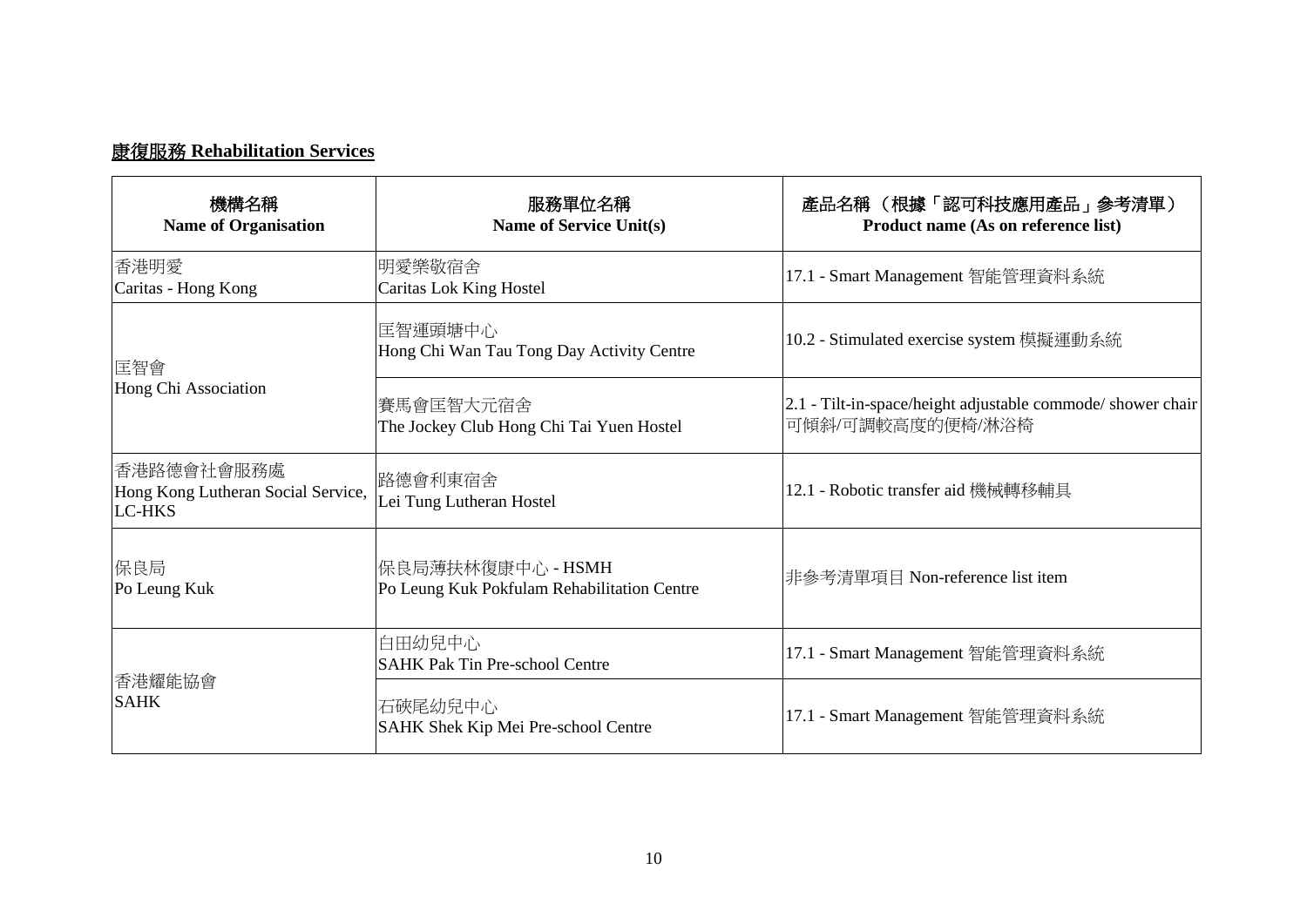|                                        | 安泰幼兒中心<br><b>SAHK On Tai Pre-school Centre</b>                                   | 17.1 - Smart Management 智能管理資料系統                                  |
|----------------------------------------|----------------------------------------------------------------------------------|-------------------------------------------------------------------|
|                                        | 象山幼兒中心<br><b>SAHK Cheung Shan Pre-school Centre</b>                              | 17.1 - Smart Management 智能管理資料系統                                  |
|                                        | 隆亨幼兒中心<br><b>SAHK Lung Hang Pre-school Centre</b>                                | 17.1 - Smart Management 智能管理資料系統                                  |
|                                        | 葵盛早期教育及訓練中心<br>SAHK Kwai Shing Early Education & Training Centre                 | 17.1 - Smart Management 智能管理資料系統                                  |
|                                        | 德田早期教育及訓練中心<br>SAHK Tak Tin Early Education & Training Centre                    | 17.1 - Smart Management 智能管理資料系統                                  |
|                                        | 鴨脷洲幼兒中心<br>SAHK Apleichau Pre-school Centre                                      | 17.1 - Smart Management 智能管理資料系統                                  |
|                                        | 懷熙早期教育及訓練中心<br>SAHK Chan Tseng Hsi Early Education & Training<br>Centre          | 17.1 - Smart Management 智能管理資料系統                                  |
| 聖雅各福群會<br><b>St. James' Settlement</b> | 忻悅綜合職業服務中心<br>Delightful Integrated Vocational Rehabilitation Services<br>Centre | 18.3 - Dynamic arm support 動力手臂                                   |
|                                        | 家庭喜點<br><b>Family Joy Spot</b>                                                   | 18.14 - Treadmill for gait and walking training 提供步態/<br>步行訓練的跑步機 |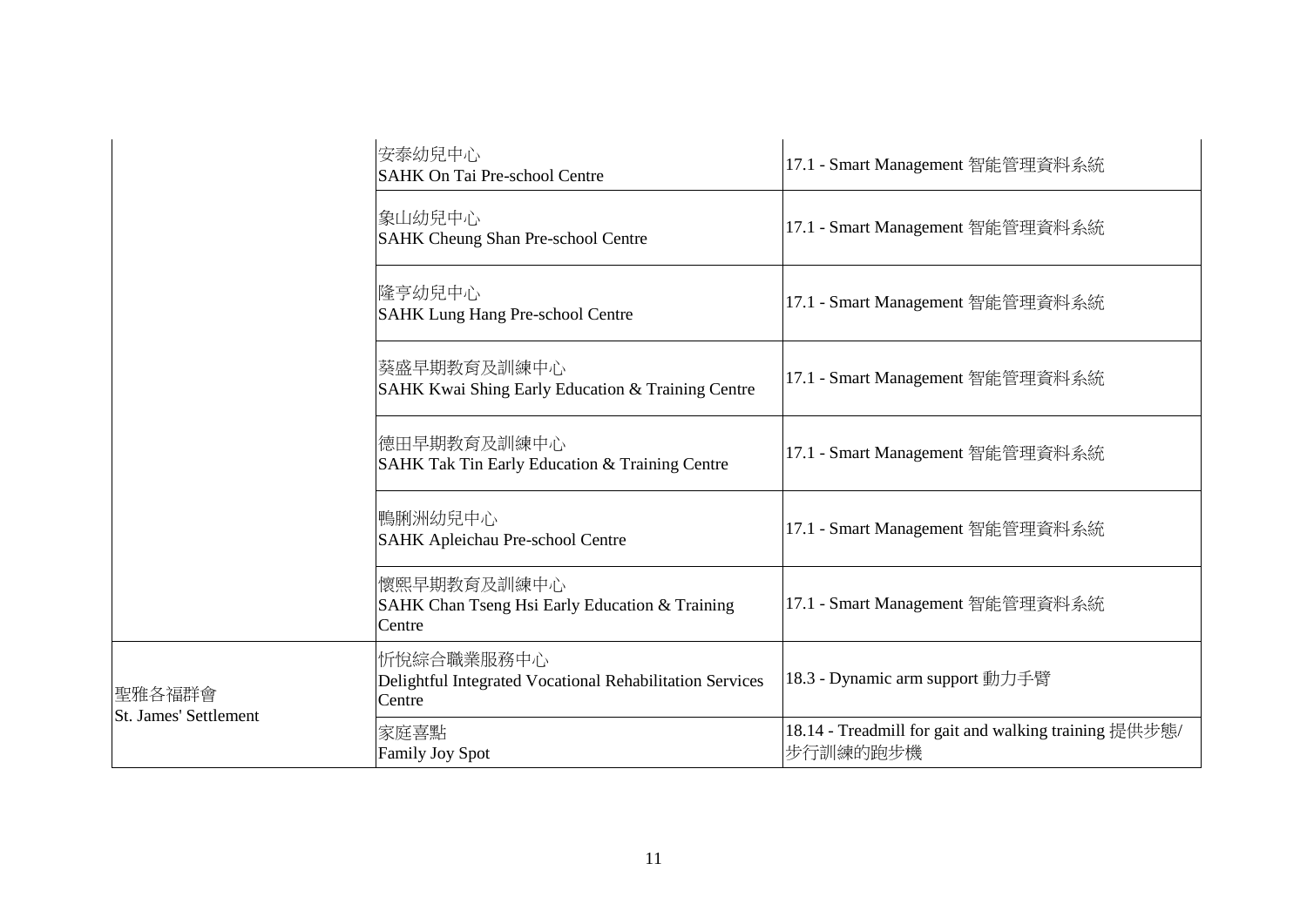|                                                                           | 翠逸居及翠逸綜合服務隊 (日間服務)<br>Greenery Residence and Greenery Integrated Service<br>Team (Day Activity Centre) | 18.5 - Ultra short throw interactive projector 超短距互動投<br>影機 |
|---------------------------------------------------------------------------|--------------------------------------------------------------------------------------------------------|-------------------------------------------------------------|
| 香港盲人輔導會                                                                   | 賽馬會屯門盲人安老院<br>The Hong Kong Society for the Blind Jockey Club Tuen Mun Home for the Aged Blind         | 12.3 - Electric Raiser 電動站立換尿片機                             |
| 香港心理衞生會<br>The Mental Health Association of<br>Hong Kong                  | 隆亨中心(宿舍部) <br>Lung Hang Centre (Hostel)                                                                | 14.1 - Bedside infrared alarm system 床邊紅外線監察系統              |
| 香港善導會<br>The Society of Rehabilitation and<br>Crime Prevention, Hong Kong | 朗日居<br><b>Sunrise House</b>                                                                            | 17.1 - Smart Management 智能管理資料系統                            |
|                                                                           | 秦石中途宿舍<br>Chun Shek Halfway House                                                                      | 17.1 - Smart Management 智能管理資料系統                            |
|                                                                           | 陳震夏怡翠軒 <br>Chan Chun Ha Yee Tsui House                                                                 | 17.1 - Smart Management 智能管理資料系統                            |
|                                                                           | 筲箕灣宿舍<br>Shaukeiwan House                                                                              | 17.1 - Smart Management 智能管理資料系統                            |